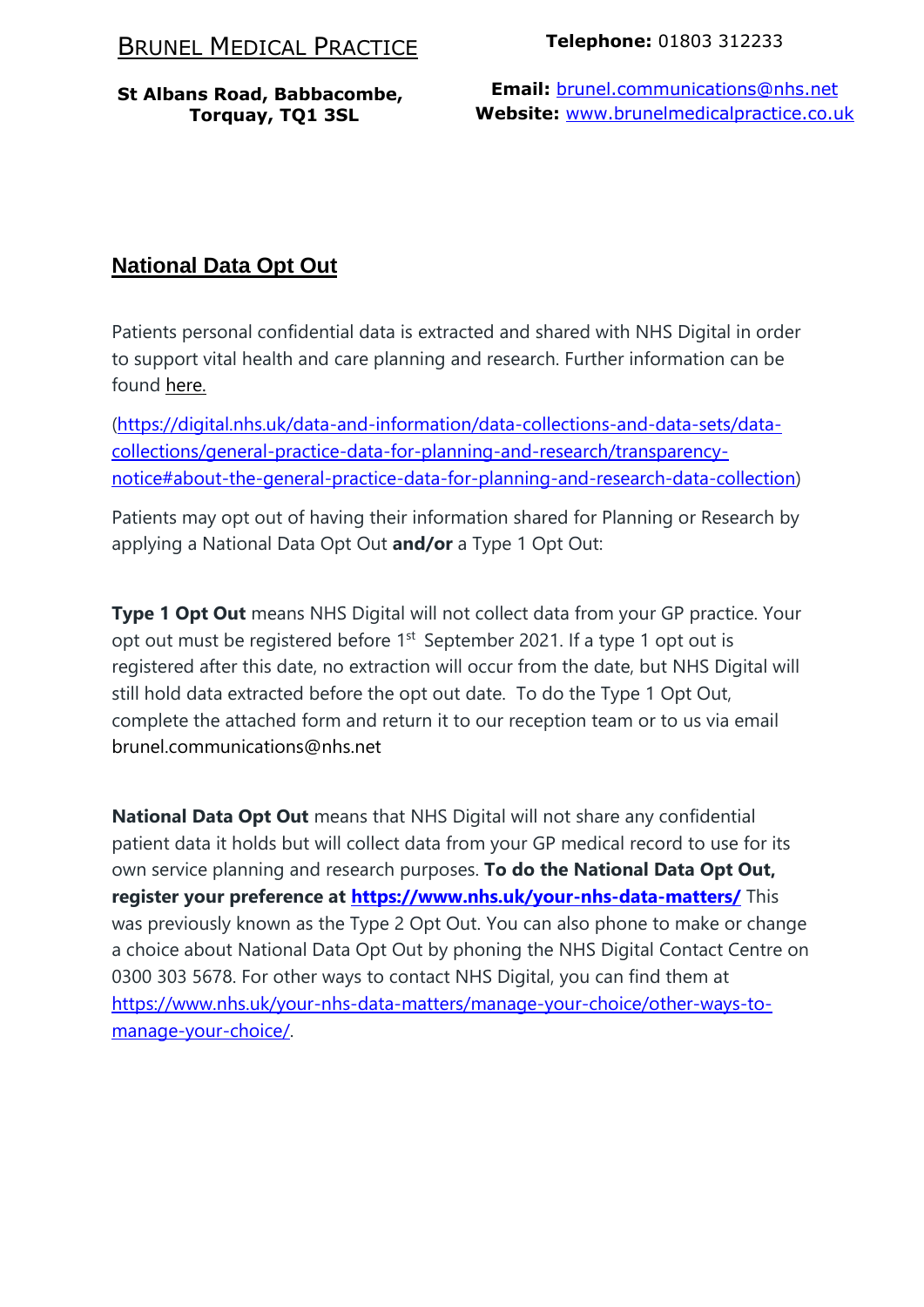## **Register your Type 1 Opt-out preference**

The data held in your GP medical records is shared with other healthcare professionals for the purposes of your individual care. It is also shared with other organisations to support health and care planning and research.

If you do not want your personally identifiable patient data to be shared outside of your GP practice for purposes except your own care, you can register an opt-out with your GP practice. This is known as a Type 1 Opt-out.

Type 1 Opt-outs may be discontinued in the future. If this happens then they may be turned into a National Data Opt-out. Your GP practice will tell you if this is going to happen and if you need to do anything. More information about the National Data Optout is here:<https://www.nhs.uk/your-nhs-data-matters/>

You can use this form to:

- register a Type 1 Opt-out, for yourself or for a dependent (if you are the parent or legal guardian of the patient) (to **Opt-out**)
- withdraw an existing Type 1 Opt-out, for yourself or a dependent (if you are the parent or legal guardian of the patient) if you have changed your preference (**Opt-in**)

This decision will not affect individual care and you can change your choice at any time, using this form. This form, once completed, should be sent to your GP practice by email or post.

| <b>Title</b>                 |  |  |  |  |  |
|------------------------------|--|--|--|--|--|
| Forename(s)                  |  |  |  |  |  |
| <b>Surname</b>               |  |  |  |  |  |
| <b>Address</b>               |  |  |  |  |  |
|                              |  |  |  |  |  |
|                              |  |  |  |  |  |
|                              |  |  |  |  |  |
| <b>Phone number</b>          |  |  |  |  |  |
| Date of birth                |  |  |  |  |  |
| <b>NHS Number (if known)</b> |  |  |  |  |  |

### **Details of the patient**

#### **Details of parent or legal guardian**

If you are filling in this form on behalf of a dependent e.g. a child, the GP practice will first check that you have the authority to do so. Please complete the details below:

| <b>Name</b>                    |  |
|--------------------------------|--|
| <b>Address</b>                 |  |
|                                |  |
|                                |  |
| <b>Relationship to patient</b> |  |